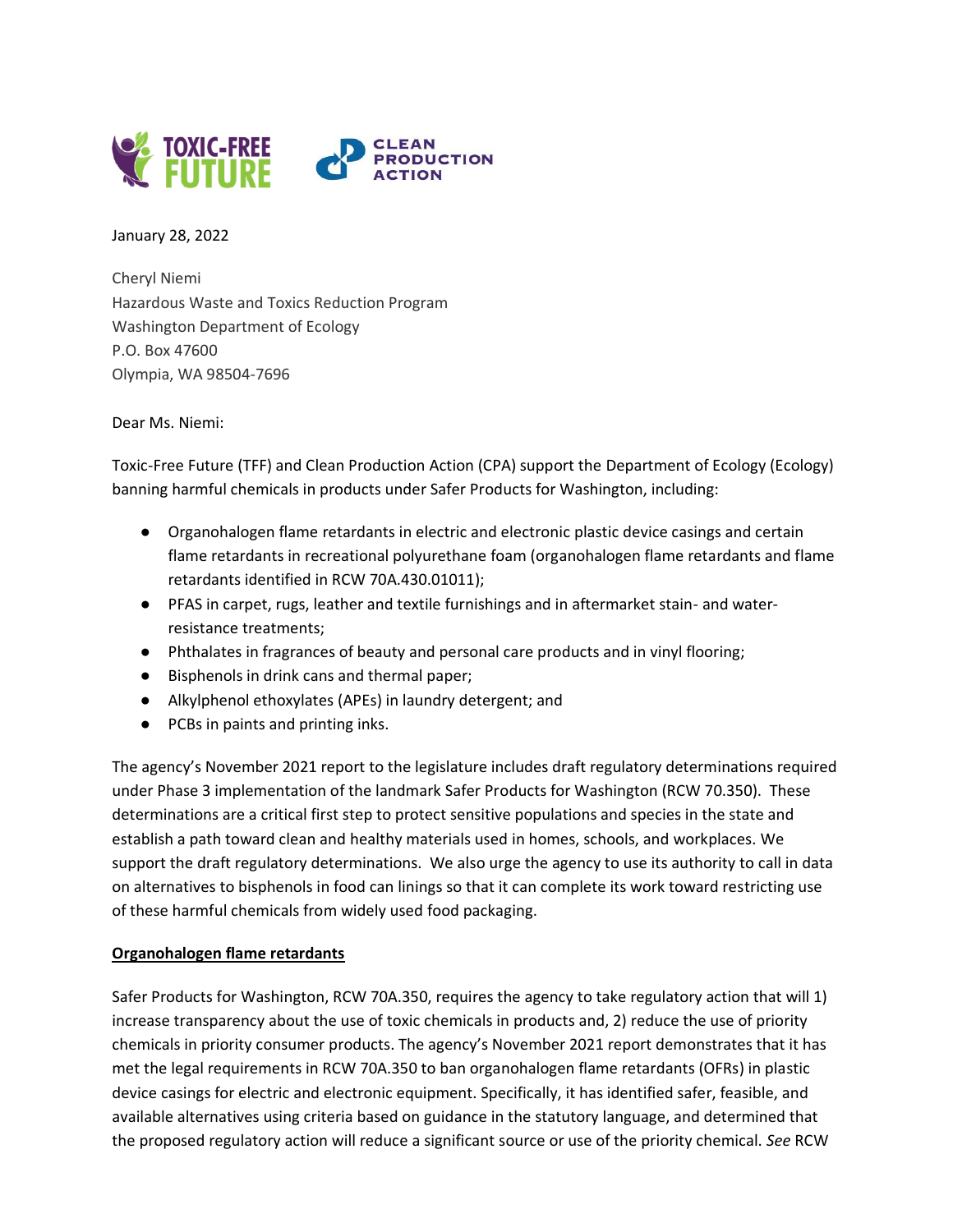70A 350.010 (13), 350.030(2)(f). The agency's determinations meet additional statutory criteria, RCW 70A 350.030(2)(g), because they are supported by recent governmental and market policies and research that are aligned with the regulatory determinations:

- The Department of Ecology's [2009 report](https://apps.ecology.wa.gov/publications/documents/0907041.pdf) on safer alternatives for flame retardants in television housings concluded non-halogenated, safer substitutes were available. This new 2021 report identified the same safer alternative, and the action is long overdue.
- This action is consistent with [legal requirements already adopted in Europe](https://ec.europa.eu/commission/presscorner/detail/en/ip_19_5895) and most recently in [New York.](https://legislation.nysenate.gov/pdf/bills/2021/A5418) The New York ban goes into effect on January 1, 2024. Given that New York is the third-largest economy in the nation and the EU accounts for [around 15% of the world's trade in](https://european-union.europa.eu/principles-countries-history/key-facts-and-figures/economy_en)  [goods,](https://european-union.europa.eu/principles-countries-history/key-facts-and-figures/economy_en) this will increase even further the availability and feasibility of OFR-free televisions.
- The Consumer Product Safety Commission (CPSC) voted in 2017 to begin a rulemaking process banning OFRs in electronics enclosures and [issued guidance](https://www.federalregister.gov/documents/2017/09/28/2017-20733/guidance-document-on-hazardous-additive-non-polymeric-organohalogen-flame-retardants-in-certain) for manufacturers, retailers, and consumers, especially those with young children or who are pregnant, to avoid these chemicals in electronics enclosures and other product categories.
- Best Buy, one of the United States' largest retailers of consumer electronics, announced on [January 21, 2022,](https://corporate.bestbuy.com/best-buy-commits-to-eco-friendly-television-displays/) that its Exclusive Brand (ExB) televisions will comply with Europe's ban on organohalogen flame retardants for all newly designed models. Even though Best Buy has no stores in Europe, it is eliminating the chemicals here in the United States for its private brand televisions.
- No Sony television enclosures currently manufactured, sold, or distributed within North America contain intentionally added OFRs. *(Communication to Toxic-Free Future and Mind the Store, 4/20/2020)*
- LG is also working to phase out OFRs starting in 2021 for Europe and beginning to consider a phase-out for the U.S. *(Communication to Toxic-Free Future and Mind the Store, 5/1/2020).*
- As noted in the agency's report, green certifications, such as [TCO Certified,](https://tcocertified.com/hazardous-substances/) include bans on organohalogens in television enclosures, and major companies, including Samsung, Phillips and others, are certifying their products (e.g., displays).

We would like to emphasize that restricting OFRs is needed to protect the health of humans and the environment and will not impact fire safety. The Ecology report details how fire safety standards can be met with alternative materials or safer chemicals. Companies are already doing this, and fire safety won't be compromised by banning OFRs. Please also consider that the chemical industry has, for decades, made deceptive [claims about fire safety,](http://media.apps.chicagotribune.com/flames/index.html) which drove the use of dangerous chemicals that now contaminate our homes, breast milk, and wildlife. Their use has also put the lives of firefighters and other first responders at risk. The [International Association of Fire Fighters a](https://www.doh.wa.gov/Portals/1/Documents/4000/FirefighterPerspective.pdf)nd the Washington State Association of Fire Fighters have been calling for bans on OFRs in products, including electronics, for years.

Finally, we also support the proposed restrictions and disclosure requirements for flame retardants in recreational polyurethane foam. Safer alternatives are foam products without added flame retardants. Flame retardants are not needed in this category of foam products and pose an unnecessary exposure to sensitive populations, including young people, workers, pregnant women, and women of childbearing age in facilities using recreational foam.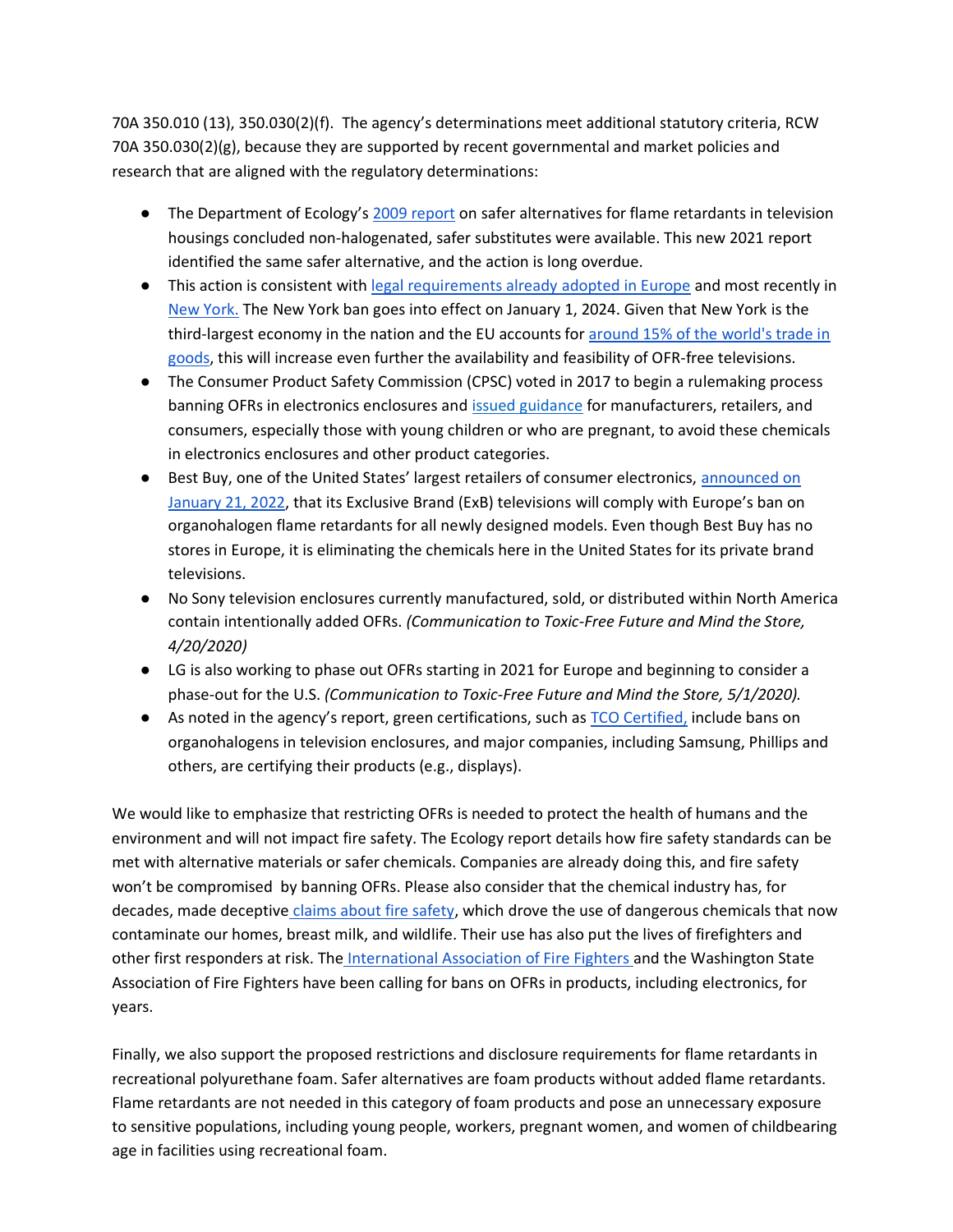#### **Per-and poly-fluoroalkyl substances (PFAS)**

**Rugs, carpets, textile furnishings and aftermarket treatments.** The agency's November 2021 report demonstrates that it has met the legal requirements in RCW 70A.350 to ban PFAS in rugs, carpets, textile furnishing and aftermarket treatments. Specifically, it has identified safer, feasible, and available alternatives using criteria in the statutory language, and determined that the proposed regulatory action will reduce a significant source or use of the priority chemical. *See* RCW 70A 350.010 (13), 350.030(2)(f). The agency's determinations meet additional statutory criteria, RCW 70A 350.030(2)(e), because they are supported by recent governmental and market policies and research that are aligned with the regulatory determinations:

- [New research conducted by Toxic-Free Future c](https://toxicfreefuture.org/new-study-finds-toxic-chemicals-in-most-products-labeled-stain-or-water-resistant/)onfirms the widespread use of PFAS in home furnishings including bedding, tablecloths, and napkins marketed as stain- or water-resistant. Our testing of 40 home-furnishing items found the following:
	- PFAS were detected in 9 of 13 bedding items marketed as stain- or water-resistant.
	- PFAS were detected in 10 of 14 tablecloths and napkins with stain or water resistance claims.

These results indicate that PFAS are commonly added by manufacturers to achieve stain or water resistance, and underscore the urgency of Ecology's action to restrict PFAS in home furnishings.

Our testing also included 20 outdoor apparel items, of which 15 contained PFAS. Ecology has not yet designated apparel as a priority product for PFAS, and we urge the agency to do so and address this significant source of PFAS exposure.

- More and more companies are making commitments to end their use of PFAS, and new alternatives are entering the market rapidly. The following additional information supplements and supports Ecology's report:
	- Leading brands such as H&M, IKEA, KEEN, and Levi's have eliminated PFAS in all of their textiles.
	- In 2019, The Home Depot and Lowe's ended the sale of all carpets and rugs containing PFAS.
	- A year later, after 3M reformulated and eliminated PFAS in its consumer Scotchgard aftermarket treatment products, Lowe's announced it was ceasing the sale of all aftermarket treatment sprays containing PFAS.
	- The popular outdoor brand Patagonia has a plan to [end use of PFAS in all of its apparel](https://www.patagonia.com/our-footprint/dwr-durable-water-repellent.html)  [by 2024.](https://www.patagonia.com/our-footprint/dwr-durable-water-repellent.html)
	- In the summer of 2021, Polartec announced it was eliminating PFAS in its durable water repellent treatments across its line of performance fabrics.
	- **O** In September 2021, Gore, the maker of GORE-TEX<sup>®</sup>, [announced](https://shop-eat-surf.com/2021/09/gore-introduces-new-gore-tex-products/) it will offer a PFAS-free option for the key membrane that provides waterproofing in its consumer outdoor clothing products. The first products using this new PFAS-free membrane will be available for purchase in late 2022.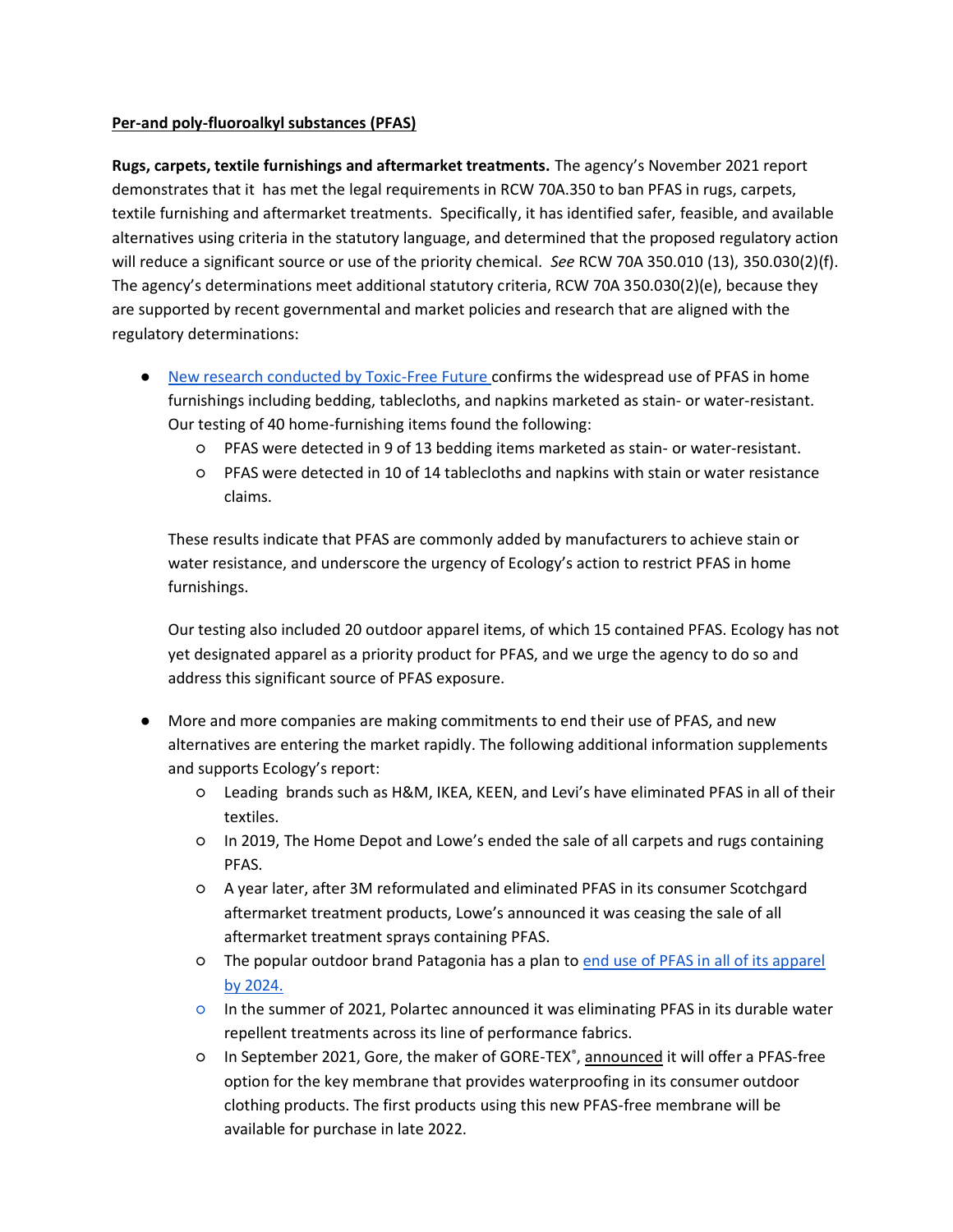#### **Bisphenols**

Ecology reached different conclusions with respect to regulating bisphenols in drink and food can linings.

**Drink Cans.** The agency has met the legal requirements in RCW 70A.350 to ban bisphenols (BPA) in drink cans. Specifically, it has identified safer, feasible, and available alternatives using criteria based on guidance in the statutory language, and determined that the proposed regulatory action will reduce a significant source or use of the priority chemical. *See* RCW 70A 350.010 (13), 350.030(2)(f). The agency's determinations meet additional statutory criteria, RCW 70A 350.030(2)(e), because they are supported by recent governmental and market policies and research that are aligned with the regulatory determinations.

**Food Cans.** The agency concluded that it was unable to identify safer can liner alternatives for use in food cans, despite the fact that data from the Can Manufacturers Institute (CMI) showed that 95% of U.S. food can production has transitioned away from BPA. At the same time Ecology acknowledged that despite this progress, the remaining 5% may still comprise as many as 125 million cans with BPA used in Washington annually, meaning a huge volume of products still contain this chemical. The continued use of BPA is especially concerning since canned foods are an important source of food for low-income communities and communities of color who already face disproportionate exposures to hazardous chemicals. Ecology must take additional action to fulfill its responsibilities under Safer Products for Washington.

In assessing BPA in food cans, Ecology found that "this is a significant source of potential exposure to bisphenols for our people and environment in our state." New action by other jurisdictions points to the need to take action now to ban BPA in food can linings. A recent [regulatory action in Europe proposes t](https://www.efsa.europa.eu/en/news/bisphenol-efsa-draft-opinion-proposes-lowering-tolerable-daily-intake)o dramatically lower the "recommended daily dose" of BPA by over 100,000 to address the chemical in products coming into contact with food. Because BPA is in contact with food in can linings, thus making it impossible to avoid exposure, it is urgent that safer alternatives be identified and Ecology move forward with banning BPA in all priority products.

The [CMI basket research r](https://www.cancentral.com/media/publications/cmi-washington-state-market-basket-report)evealed that some of the prominent can lining materials used in Washington appear to be polyester and acrylic. Since Ecology was unable to evaluate the hazards of these alternatives due to lack of ingredient information, Ecology should now take the next step and require manufacturers to fully disclose the ingredients used in polyester and acrylic can linings, using its authority in RCW 70A.350.030 and 350.040. This is important so that Ecology can complete its work in making regulatory determinations for BPA in accordance with the framework set forth in statute.

In conclusion, we believe that requesting this data for polyester and acrylic can linings, and possibly others if needed, is critically important for Ecology to finish its work to protect the people and environment in Washington from exposure to bisphenols in food cans. After receiving this information, Ecology should update and complete its analysis of feasible and available alternatives to bisphenols in can linings and complete its work toward restricting use of these harmful chemicals from widely used food packaging.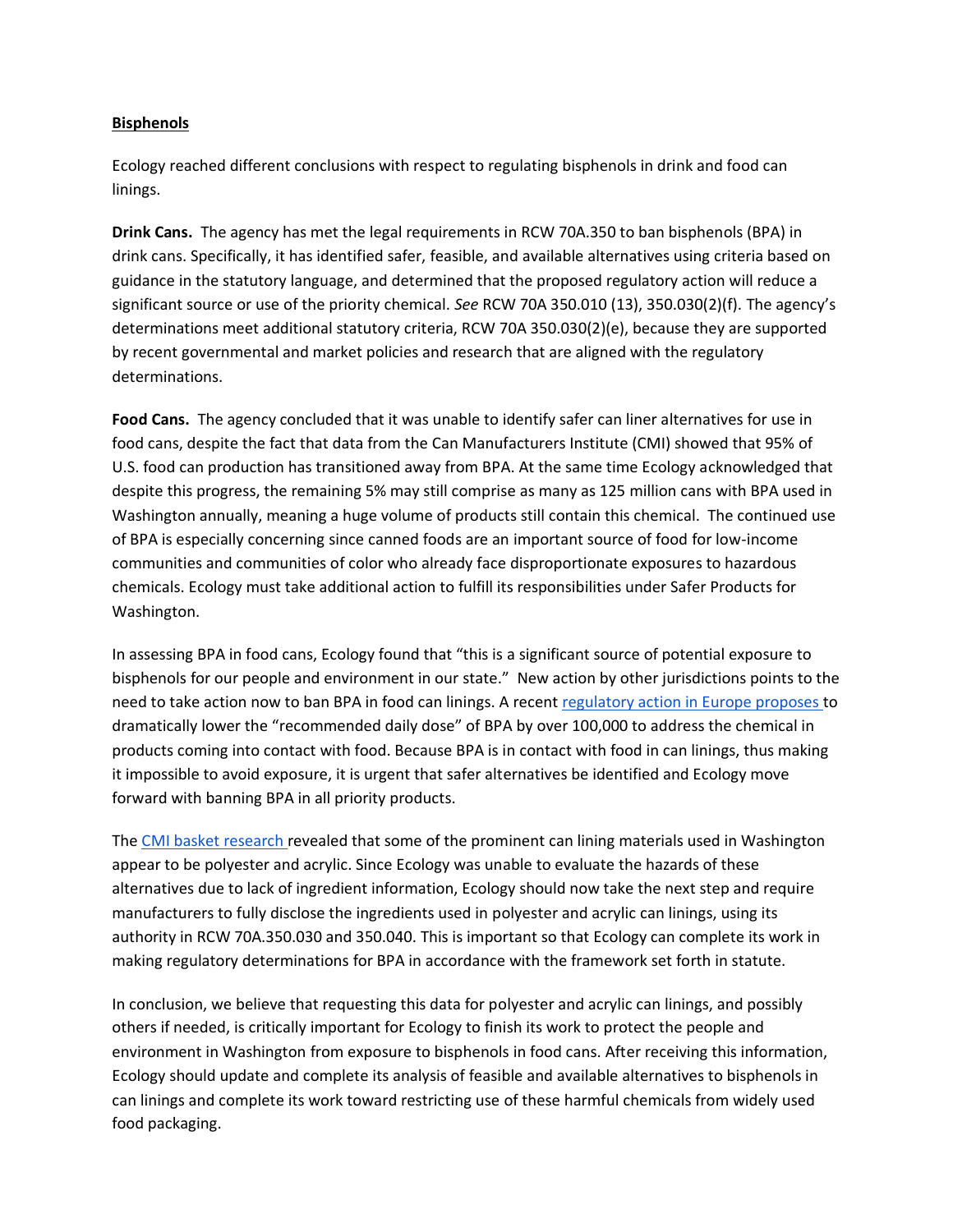**Thermal Paper.** The agency has met the legal requirements in RCW 70A.350 to ban bisphenols in thermal paper. It has identified safer, feasible and available alternatives and the regulatory action will reduce a significant source or use of the priority chemical.

# **Phthalates**

**Fragrances and Personal Care Products and Vinyl Flooring.** The agency has met the legal requirements in RCW 70A.350 to ban phthalates in fragrances and personal care products and in vinyl flooring. Specifically, it has identified safer, feasible, and available alternatives using criteria based on guidance in the statutory language, and determined that the proposed regulatory action will reduce a significant source or use of the priority chemical. *See* RCW 70A 350.010 (13), 350.030(2)(f). The agency's determinations meet additional statutory criteria, RCW 70A 350.030(2)(e), because they are supported by recent governmental and market policies and research that are aligned with the regulatory determinations:

- A [recent study](https://www.sciencedirect.com/science/article/pii/S0269749121016031) led by New York University's Grossman School of Medicine estimated exposure to phthalates may contribute to about 100,000 premature deaths in Americans aged 55-64.
- In recent years, leading retailers including Amazon.com, CVS Health, Rite Aid, Sephora, Target, and Walmart have set restrictions on key phthalates in beauty and personal care products. And major manufacturers of personal care products, such as P&G and Johnson & Johnson have also restricted key phthalates.
- As noted in the report, most major home improvement and flooring chains [have already banned](https://saferchemicals.org/2019/06/27/success-home-improvement-retailers-follow-through-on-commitments-to-remove-phthalates-from-flooring/)  [ortho-phthalates as a class](https://saferchemicals.org/2019/06/27/success-home-improvement-retailers-follow-through-on-commitments-to-remove-phthalates-from-flooring/) in flooring, including The Home Depot, Lowe's, Lumber Liquidators, Ace Hardware, Floor & Decor, and Menards.

# **Alkylphenol Ethoxylates in Laundry Detergents**

The agency has met the legal requirements in RCW 70A.350 to ban alkylphenol ethoxylates in laundry detergent. Specifically, it has identified safer, feasible, and available alternatives using criteria based on guidance in the statutory language, and determined that the proposed regulatory action will reduce a significant source or use of the priority chemical. *See* RCW 70A 350.010 (13), 350.030(2)(f). The agency's determinations meet additional statutory criteria, RCW 70A 350.030(2)(e), because they are supported by recent governmental and market policies and research that are aligned with the regulatory determinations.

#### **PCBs in Inks and Paints**

The agency has met the legal requirements in RCW 70A.350 to restrict PCBs in inks and paints. Specifically, it has concluded that inks and paints with lower levels of PCBs are safer, feasible and available, and determined that the proposed regulatory action will reduce a significant source or use of the priority chemical. RCW 70A 350.010 (13), 350.030(2)(f). The agency's determinations meet additional statutory criteria, RCW 70A 350.030(2)(e), because they are supported by recent governmental and market policies and research that are aligned with the regulatory determinations.